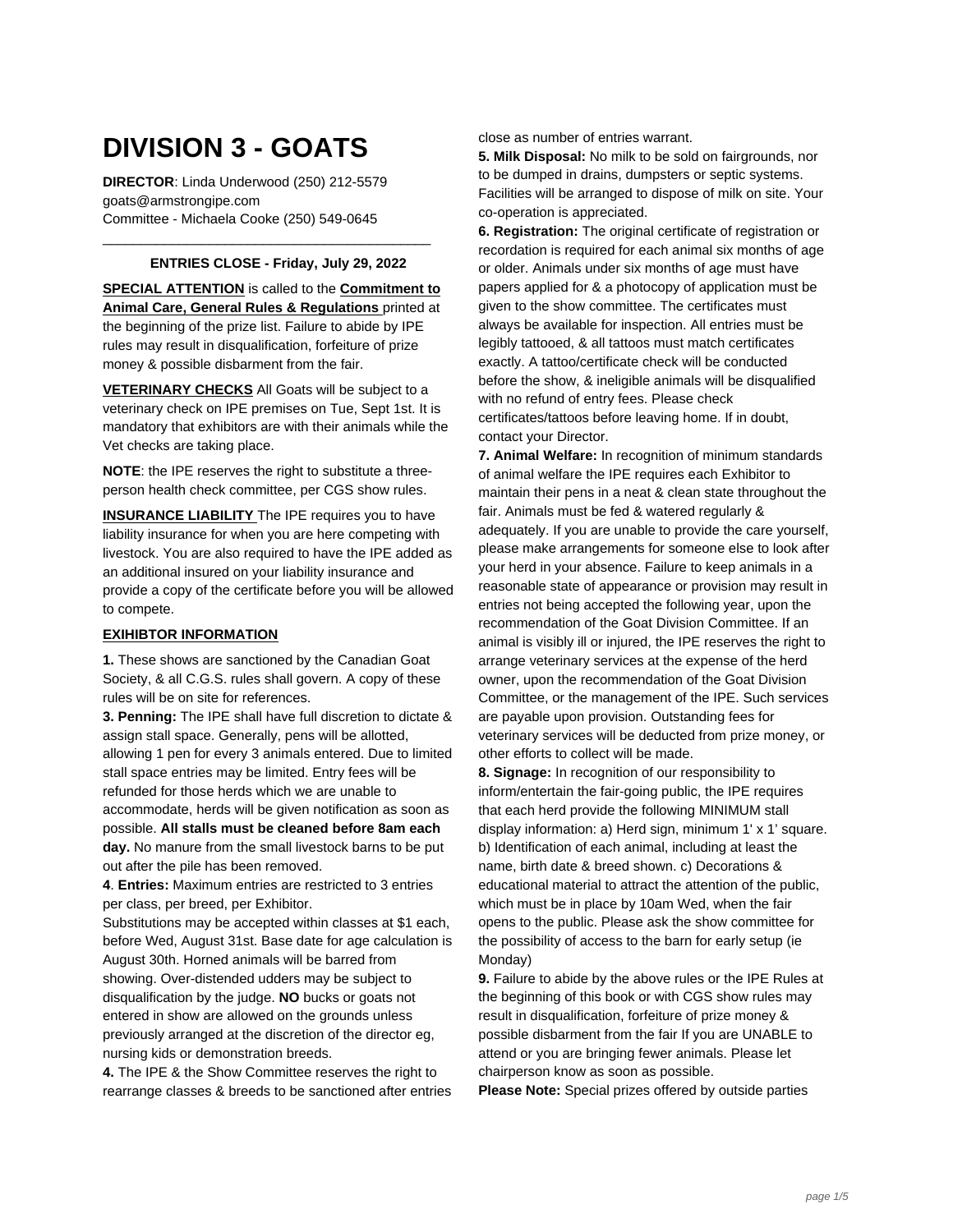will be paid to winners if received by the IPE Association.

**MOVE IN DATE** Tues, August 30th until 6pm

**MOVE OUT DATE** No Exhibit or displays to be removed until Sun, Sept 4th after 8pm with a staggered move out , or prize money may be forfeited. Permission may be granted in extenuating circumstances with pre-approval from the Goat Director. Exhibitors are invited to stay Sunday night to enjoy the fair and leave Monday morning.

## **JUDGING**

Show Barn - Open Dairy Goat - Fri, Sept 2nd @ 8:30am Special Ribbon Judge Along - Sun, Sept 4th @ 1pm

**ENTRY FORMS** All entry forms must be signed to validate the entry. Unsigned forms will not be processed. Entries must be accompanied by full payment of fees. No late entries will be accepted after closing date except with permission from goat director.

#### **ENTRY FEE**

\$9 per entry - Friday Open Doe Show (purebreds) \$4.50 per entry - Friday - Unregistered Doe Show \$3.50 per entry - Sunday - Judge Along Show (except ribbon classes) plus Exhibitor ticket unless current IPE membership held Adults & Students \$26 Child (6 to 12) \$10) Child (5 & under) free There will be a \$25 charge on all NSF cheques Attendants tickets may be issued 1 ticket for each 8 head entered

## **PRIZE MONEY**

Friday's Doe Show (Purebreds)

1st \$50 2nd \$40, 3rd \$30, 4th \$20

Unregistered Does -1st 25, 2nd \$20, 3rd \$15, 4th \$10 All classes marked with an \* indicate ribbons only, with no entry fee required & no prize money.

**REFUNDABLE PEN CLEAN UP DEPOSIT** A separate \$15 (per pen) clean up deposit cheque is required at time of entries. All deposits will be refunded once pens have been cleaned and inspected by the Goat Director. Cheques need to be dated Sept 07, 2020.

**SHOW COLOURS** - For all Exhibitors in both open Dairy Shows will be **Black Pants and White Tops**

## **OPEN DAIRY GOAT SHOW - Fri, Sept 04**

#### **ALL OTHER PUREBREADS**

**Prizes:** 1st: \$50, 2nd: \$40, 3rd: \$30, 4th: \$20

#### **Classes:**

- 1. All Other Purebreds, Junior Division: Junior doe kid, born April 1 or later
- 2. All Other Purebreds, Junior Division: Senior doe kid, born on or before March 31
- 3. All Other Purebreds, Junior Division: Dry yearling, 12 to 24 months
- 4. All Other Purebreds, Senior Division: Milking yearling, under 24 months
- 5. All Other Purebreds, Senior Division: Two-year-old milker, over 24 months & under 36 months
- 6. All Other Purebreds, Senior Division: Three-year-old milker, over 36 months & under 48 months
- 7. All Other Purebreds, Senior Division: Four-year-old milker & over, 48 months & over
- 8. All Other Purebreds, Champion Challenge Must be a permanent champion
- **9. All Other Purebreds, Junior Division: Junior Champion & Reserve Champion**
- **10. All Other Purebreds, Senior Champion & Reserve Champion**
- **11. All Other Purebreds, Grand & Reserve Grand Champion**

# **RECORDED GRADE**

- 12. Recorded Grade, Junior Division: Junior doe kid, born April 1 or later
- 13. Recorded Grade, Junior Division: Senior doe kid, born on or before March 31
- 14. Recorded Grade, Junior Division: Dry yearling, 12 to 24 months
- 15. Recorded Grade, Senior Division: Milking yearling, under 24 months
- 16. Recorded Grade, Senior Division: Two-year-old milker, over 24 months & under 36 months
- 17. Recorded Grade, Senior Division: Three-year-old milker, over 36 months & under 48 months
- 18. Recorded Grade, Senior Division: Four-year-old milker & over, 48 months & over
- 19. Recorded Grade, Champion Challenge Must be a permanent champion
- **20. Recorded Grade, Junior Division: Junior Champion & Reserve Champion**
- **21. Recorded Grade, Senior Division: Senior Champion & Reserve Champion**
- **22. Recorded Grade, Grand & Reserve Grand Champion**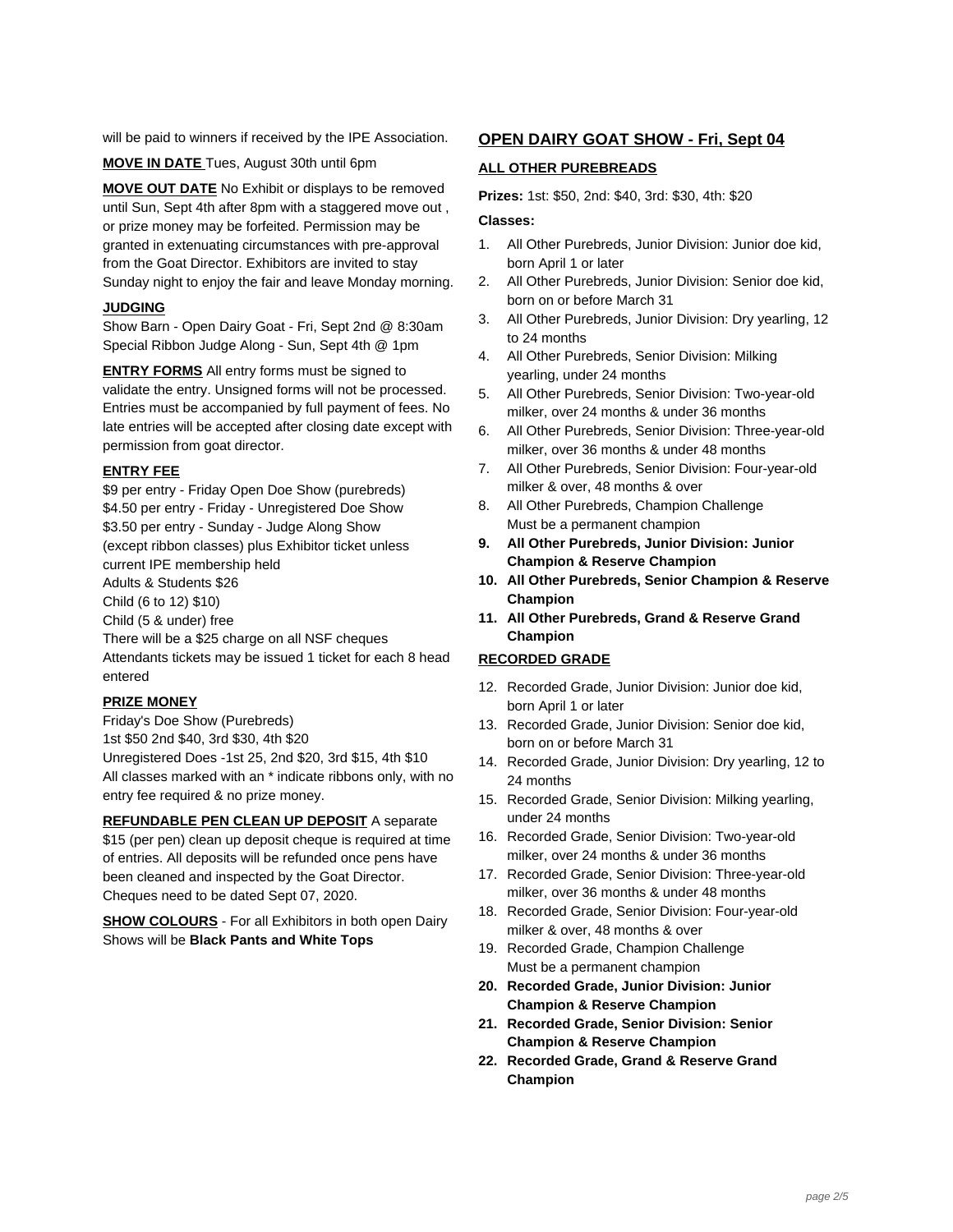## **LAMANCHA**

- 23. Lamancha, Junior Division: Junior doe kid, Born April 1 or later
- 24. Lamancha, Junior Division: Senior doe Kid, born on or before March 31
- 25. Lamancha, Junior Division: Dry yearling doe, 12 to 24 months
- 26. Lamancha, Senior Division: Milking yearling, under 24 months
- 27. Lamancha, Senior Division: Two-year-old milker, over 24 & under 36 months
- 28. Lamancha, Senior Division: Three-year-old milker, over 36 months & under 48 months
- 29. Lamancha, Senior Division: Four-year-old milker & over, 48 months & over
- 30. Lamancha Champion Challenge Must be a permanent champion
- **31. Lamancha, Junior Division: Junior Champion & Reserve Champion**
- **32. Lamancha, Senior Champion & Reserve Champion**
- **33. Lamancha, Grand & Reserve Grand Champion**

## **NUBIAN**

- 34. Nubian, Junior Division: Junior doe kid, born April 1 or later
- 35. Nubian, Junior Division: Senior doe kid, born on or before March 31
- 36. Nubian, Junior Division: Dry yearling, 12 to 24 months
- 37. Nubian, Senior Division: Milking yearling, under 24 months
- 38. Nubian, Senior Division: Two-year-old milker, over 24 months & under 36 months
- 39. Nubian, Senior Division: Three-year-old milker, over 36 months & under 48 months
- 40. Nubian, Senior Division: Four-year-old milker & over, 48 months & over
- 41. Nubian Champion Challenge Must be a permanent champion
- **42. Nubian, Junior Division: Junior Champion & Reserve Champion**
- **43. Nubian, Senior Champion & Reserve Champion**
- **44. Nubian, Grand & Reserve Grand Champion**

## **NIGERIAN DWARF**

- 45. Nigerian Dwarf, Junior Division: Junior doe kid, born April 1 or later
- 46. Nigerian Dwarf, Junior Division: Senior doe kid, born on or before March 31
- 47. Nigerian Dwarf, Junior Division: Dry yearling, 12 to 24 months
- 48. Nigerian Dwarf, Senior Division: Milking yearling, under 24 months
- 49. Nigerian Dwarf, Senior Division: Two-year-old milker, over 24 & under 36 months
- 50. Nigerian Dwarf, Senior Division: Three-year-old milker, over 36 months & under 48 months
- 51. Nigerian Dwarf, Senior Division: Four-year-old milker & over, 48 months & over
- 52. Nigerian Dwarf, Champion Challenge Must be a permanent champion
- **53. Nigerian Dwarf, Junior Division: Junior Champion & Reserve Champion**
- **54. Nigerian Dwarf, Senior Division: Senior Champion & Reserve Champion**
- **55. Nigerian Dwarf, Grand & Reserve Grand Champion**

#### **GROUP CLASSES - ALL DAIRY BREEDS COMBINED**

- 56. Group Classes: Dam & Daughter Two does, any age, need not be owned by same exhibitor, but many only appear on one entry form. Please enter Dam's name on entry form
- 57. Group Classes: Get of Sire Please enter Sire's name on entry form, three does, any age, need not be owned by same exhibitor, but may only appear on one entry form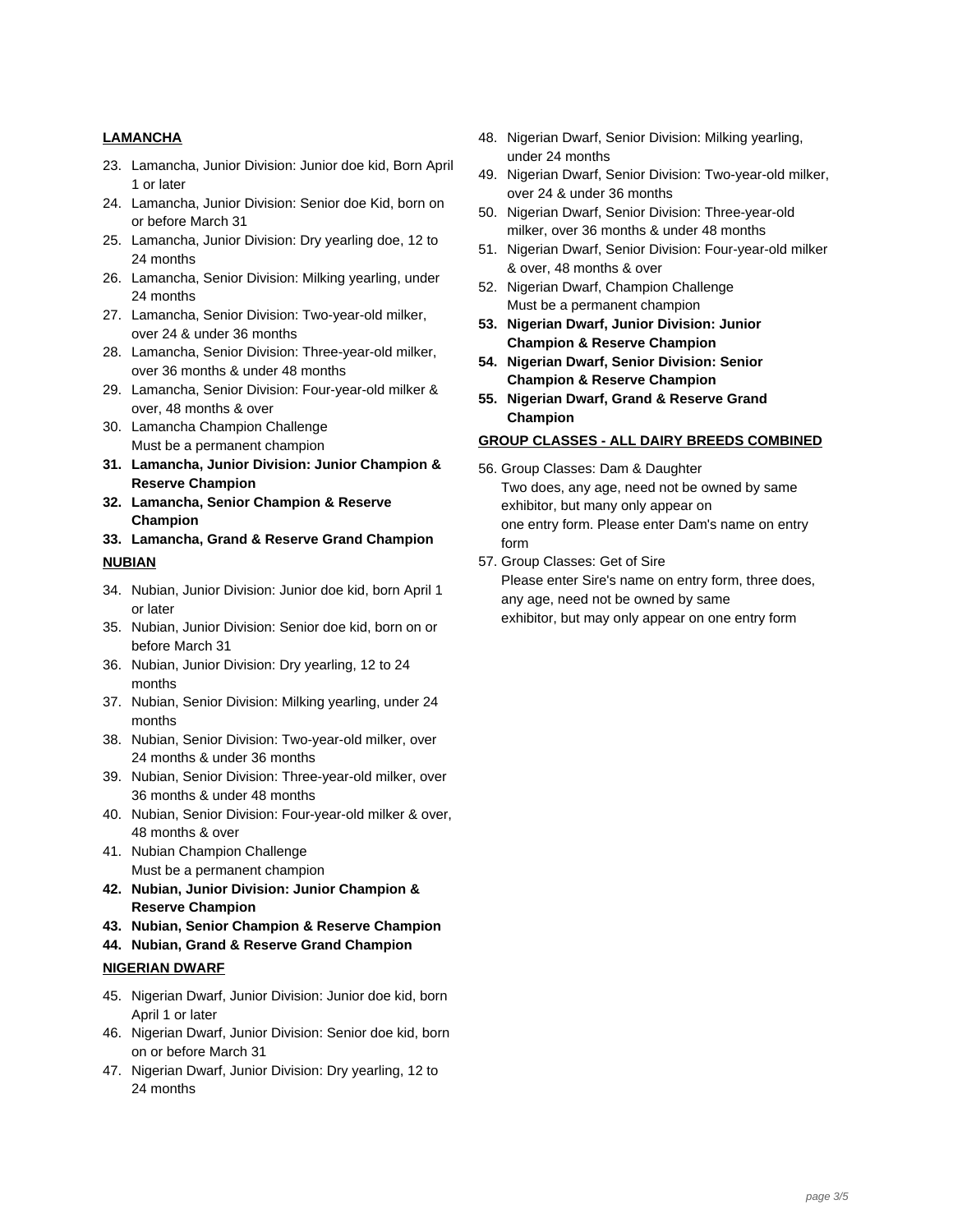## **UNREGISTERED**

- 58. Unregistered Dairy Type: Junior division, junior doe kid, born April 1 or later
- 59. Unregistered Dairy Type: Junior division, senior doe kid
- 60. Unregistered Dairy Type: Junior Division, Dry yearling, 12 to 24 months
- 61. Unregistered Dairy Type: Senior milking yearling, under 24 months of age
- 62. Unregistered Dairy Type: Senior Division, two-yearold milker, over 24 & under 36 months
- 63. Unregistered Dairy Type: Senior Division, Threeyear-old milker, over 36months & under 48 months
- 64. Unregistered Dairy Type: Senior Division, Four-yearold milker & over 48 months & over
- **65. Unregistered Dairy Type, Junior Division: Junior Champion & Reserve Champion**
- **66. Unregistered Dairy Type, Senior Division: Senior Champion & Reserve Champion**
- **67. Unregistered Dairy Type, Grand & Reserve Grand Champion**

## **GOAT JUDGE ALONG - Sun, Sept 6 @ 2pm**

**ENTRY FEE: \$3.50** per animal per class, please add these class numbers beside the goat's prior class numbers on

entry form. Exhibitors are requested to donate inexpensive prizes to be awarded to the public judge-along.

#### Rules:

**01.** We request that exhibitors voluntarily consider refraining from entering permanent champions in this show.

This is **NOT** a restricted show & all entries remain at the discretion of the exhibitor. All animals entered must have been previously shown in the show held earlier at this year's fair.

**02.** This is a CGS Sanctioned Show & the same rules apply as for the regular show. **NO PRIZE MONEY** will be paid. Ribbons will be awarded for Junior & Reserve & Senior & Reserve Champions.

Junior & Seniors will be sanctioned separately, or all breeds combined, as the number of entries warrant. **03.** Exhibitors must ensure that each animal has a

handler in show colours before show begins

**04.** Substitutions will be accepted within classes prior to show day.

**05.** In addition to offering another chance at a championship leg, this will be a fun & educational show for

the public. We sincerely appreciate your patience & cooperation with this program.

## **NUBIAN - Goat Judge Along**

- 68. Nubian, Junior Ribbon: Doe kid, under 12 months
- 69. Nubian, Junior Ribbon: Dry Yearling, 12 to 24 months of age
- 70. Nubian, Senior Ribbon: One & two-year-old milker, & under 36 months
- 71. Nubian, Senior Ribbon: Three-year-old milker, over 36 months & under 48
- 72. Nubian, Senior Ribbon: Four-year-old milker & over, 48 months & over
- **73. Nubian, Junior Ribbon: Junior Champion & Reserve Champion**
- **74. Nubian, Senior Ribbon: Senior Champion & Reserve Champion**
- **75. Nubian Grand & Reserve Grand Champion**

#### **ALL OTHER PUREBREDS - Goat Judge Along**

- 76. All Other Purebreds, Junior Ribbon: Doe kid, under 12 months
- 77. All Other Purebreds, Junior Ribbon: Dry yearling, 12 to 24 months of age
- 78. All Other Purebreds, Senior Ribbon: One & twoyear-old milker, & under 36 months
- 79. All Other Purebreds, Senior Ribbon: Three-year-old milker, over 36 & under 48
- 80. All Other Purebreds, Senior Ribbon: Four-year-old milker & over, 48 months & over
- **81. All Other Purebreds, Junior Ribbon: Junior Champion & Reserve Champion**
- **82. All Other Purebreds, Senior Ribbon: Senior Champion & Reserve Champion**
- **83. All Other Purebreds, Grand & Reserve Grand Champ**

## **NIGERIAN - Goat Judge Along**

- 84. Nigerian Dwarf, Junior Ribbon: Doe kid, under 12 months
- 85. Nigerian Dwarf, Junior Ribbon: Dry yearling, 12 to 24 months of age
- 86. Nigerian Dwarf, Senior Ribbon: One & two-year old milker, & under 36 months
- 87. Nigerian Dwarf: Senior Ribbon: Three-year-old milker, over 36 months & under 48
- 88. Nigerian Dwarf, Senior Ribbon: Four-year-old milker & over, 48 months & over
- **89. Nigerian Dwarf, Junior Ribbon: Junior Champion & Reserve Champion**
- **90. Nigerian Dwarf, Senior Ribbon, Senior Champion & Reserve Champion / Reserve**